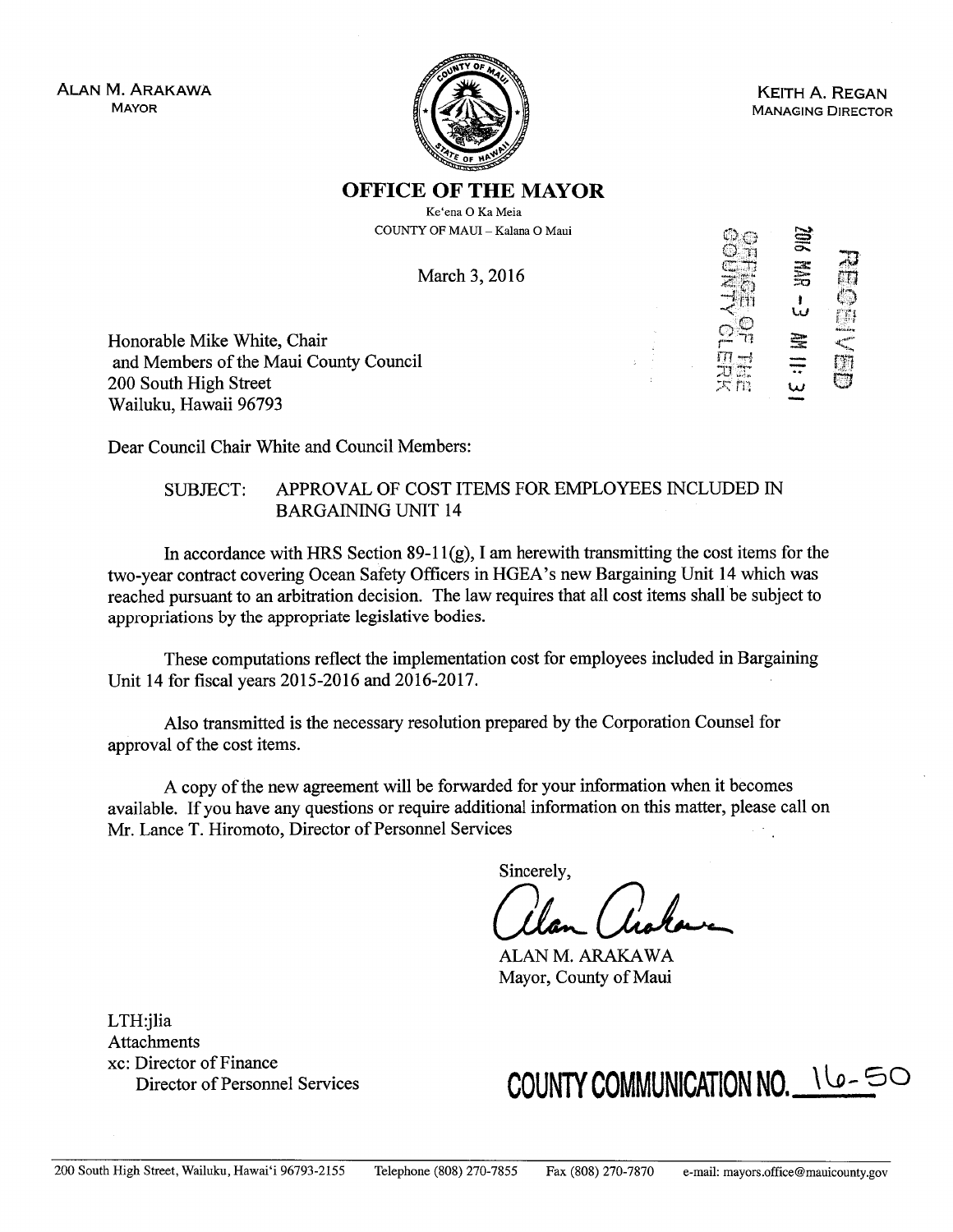Resolution

 $\mathbf{No.}$ 

APPROVING COST ITEMS FOR UNIT 14, OCEAN SAFETY OFFICERS

WHEREAS, the Mayor, by letter dated March 3, <sup>2016</sup> to the Honorable Mike White, Chair, and Members of the Maui County Council, submitted cost items for Ocean Safety Officers included in Bargaining Unit <sup>14</sup> and represented by the Hawaii Government Employees Association, AFSCME Local <sup>152</sup> AFL-CIO, pursuant to an arbitration decision and award dated February 22, 2016; and

WHEREAS, pursuant to § 89-11(g), Hawaii Revised Statutes, the February 22, <sup>2016</sup> arbitration decision and award shall be final and binding upon the parties, all items requiring any moneys for implementation shall be subject to appropriation by the appropriate legislative body, and the employer shall submit all such items within ten days after the date on which the arbitration decision and award is issued; and

WHEREAS, <sup>a</sup> Summary of Cost Items is attached hereto as Exhibit "1"; now, therefore,

BE IT RESOLVED by the Council of the County of Maui:

1. That it does hereby approve the Summary of Cost Items as specified in Exhibit "1"; and

2.. That certified copies of this resolution be transmitted to the Mayor, the Director of Personnel Services, and the Director of Finance.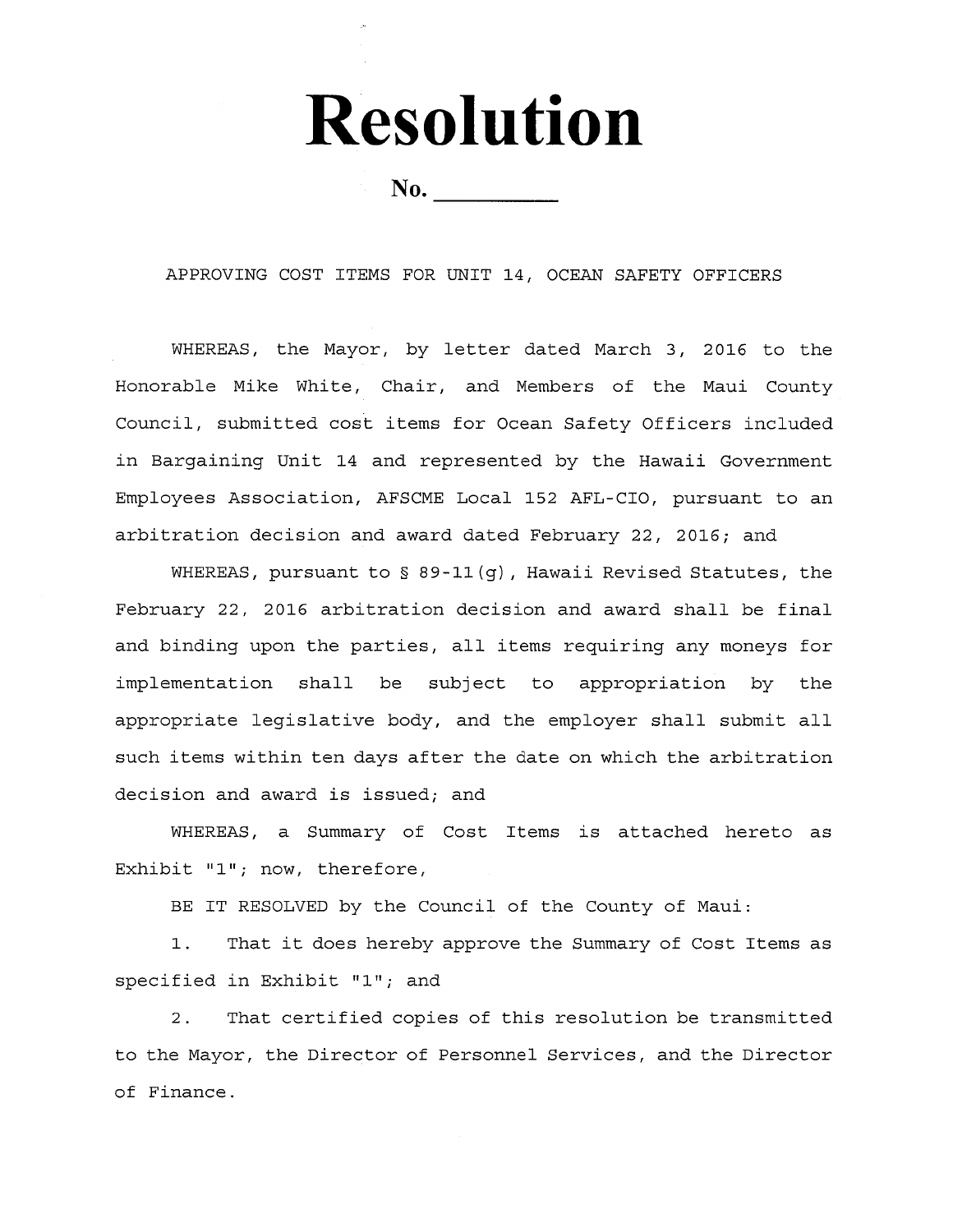Resolution No.

APPROVED AS TOFORM AND LEGALITY

 $\mathcal{L}_{\text{max}}$ 

GARY Y.\MURAI Deputy *C*orporation Counsel<br>County of Maui

 $\sim$   $\sim$ 

S:\ALL\GYM\resolutions\HGEA\RESO.HGEA.Unit.14.wpd

 $\bar{z}$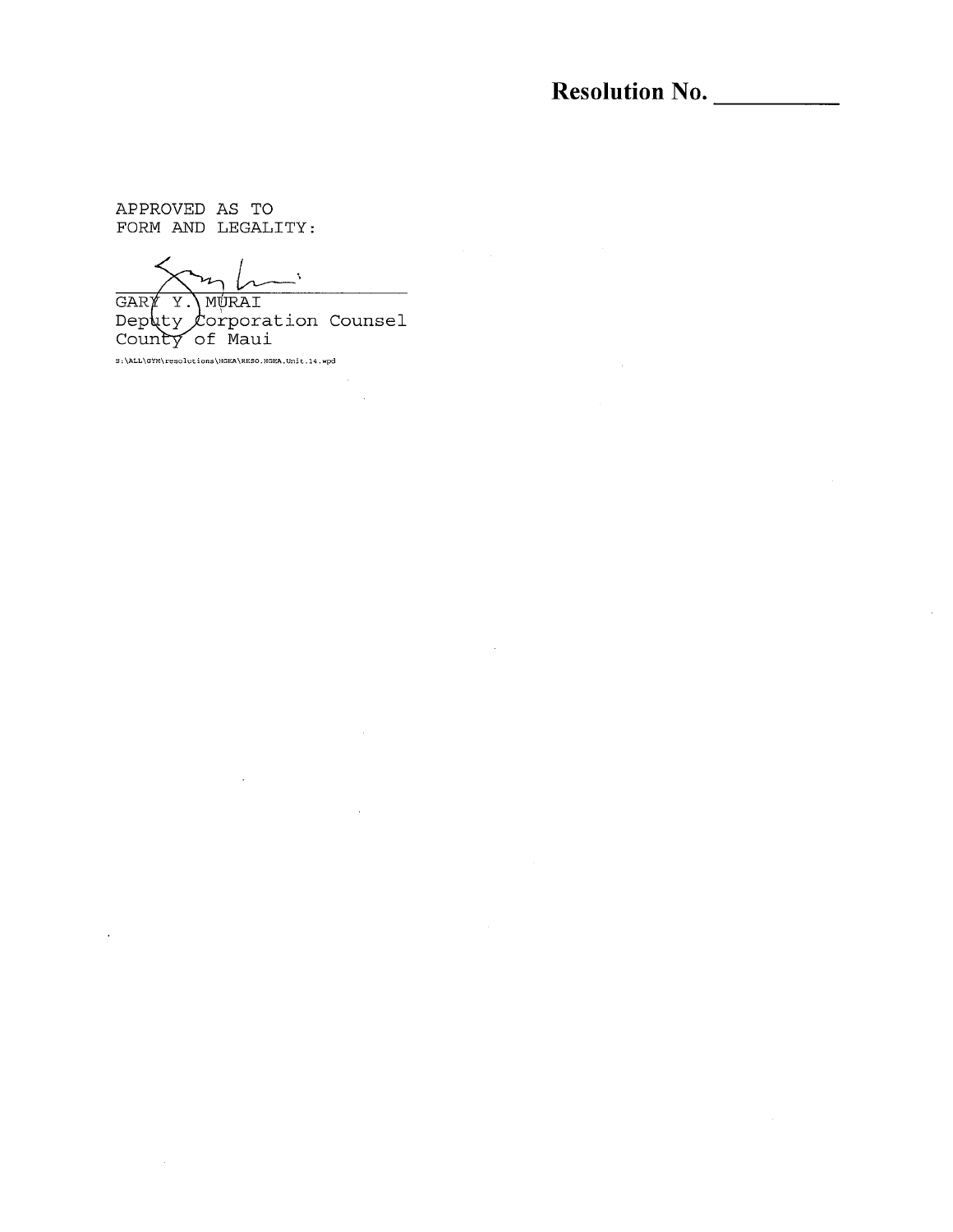### COUNTY OF MAUI UNIT <sup>14</sup> (INCLUDED) SUMMARY OF COST ITEMS FY <sup>2015</sup> - <sup>2017</sup>

#### 1.Wages

Summary includes the following increases:

Effective July 1, 2016:

- 1. Across the board increase of 4%
- 2. Delete Salary Ranges SR04 to SR10, and SR30 to SC03.<br>2. Delate the first 3 stans of the selecy sebedule and add 2 s
- 3. Delete the first <sup>3</sup> steps of the salary schedule and add <sup>2</sup> steps after the maximumstep following the existing pattern of integrated salary rates.
- 4. Re-label the 12 steps of the new salary schedule.
- 5. Place employees on the step of the corresponding pay range of the new Place employees on the step of the corresponding pay range of the new salary<br>schedule as follows: Employees on the  $1<sup>st</sup>$  step placed on the  $1<sup>st</sup>$  step of the new schedule, employees on the 2<sup>nd</sup> step placed on the 2<sup>nd</sup> step of the new schedule, etc.
- 6. Employees on the last step (step M or  $13^{th}$  step) shall be placed on the last step (12<sup>th</sup> step) of the new salary schedule  $\frac{1}{2}$  step) of the new salary schedule.
- 7. One-time payment equal to 4% of the new annual basic rate of pay for employees<br>on the last step (step M or  $13<sup>th</sup>$  step) as of June 30, 2016 on the last step (step M or  $13^{\text{th}}$  step) as of June 30, 2016.<br>424 increase to basic rate of pay for all employees, plus
- 8.  $4\%$  increase to basic rate of pay for all employees, plus one-time payment equal<br>to  $4\%$  of new annual basic rate of pay for employees not administratively to 4% of new annual basic rate of pay for employees not administratively<br>assigned to the salary schedule assigned to the salary schedule.
- 9. Continuation of the step movement plan.

Wage costs include fringe benefit costs representing expenses which automatically increase when base salaries increase (e.g., premium pay, overtime, Medicare, unemployment<br>comparation, and leave banefits). All subsequent year costs includes the roll-over compensation, and leave benefits). All subsequent year costs includes the roll-over cost fromprevious years.

| <b>Additional Cost</b> |         | <b>Additional Cost</b> |         |
|------------------------|---------|------------------------|---------|
|                        | FY 2016 |                        | FY 2017 |
| S.                     |         |                        | 876,745 |

### 2.Uniforms and Equipment

Effective July 1, 2016:

1. The amount of uniform maintenance allowance shall be \$10.00 per month.

| <b>Additional Cost</b> |  | <b>Additional Cost</b> |       |
|------------------------|--|------------------------|-------|
| FY 2016                |  | FY 2017                |       |
|                        |  |                        | 2,880 |

## EXHIBIT "1"